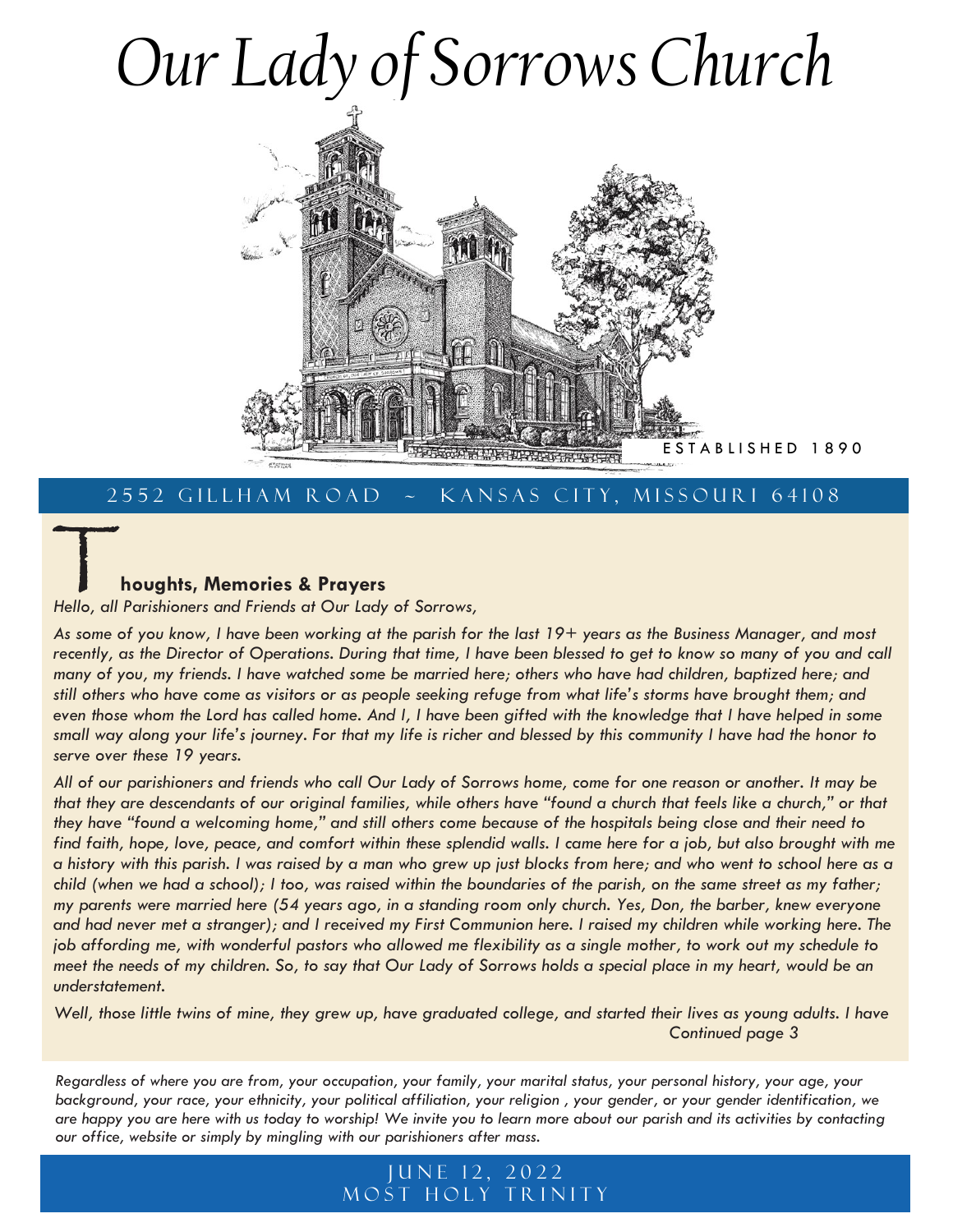# **Mass Intentions**

| 4:00pm                                                            | <b>SATURDAY, June 11-Most Holy Trinity</b><br>† Brian Waldbillig |  |
|-------------------------------------------------------------------|------------------------------------------------------------------|--|
| <b>SUNDAY, June 12—Most Holy Trinity</b>                          |                                                                  |  |
| 8:30am                                                            | <b>OLOS Parishioners</b>                                         |  |
| 10:30am                                                           | † Loretta Riss                                                   |  |
| MONDAY, June 13-St. Anthony of Padua<br>† Michael & Patrick Healy |                                                                  |  |
| TUESDAY, June 14-Weekday                                          |                                                                  |  |
| WEDNESDAY, June 15-Weekday<br>Noon                                |                                                                  |  |

**THURSDAY, June 16—Weekday** Noon Genevieve Creedon, spec.int.

**FRIDAY, June 17—Weekday** † Zita Marie McDonnell

**SATURDAY, June 18—Corpus Christi Sunday**

4:00pm † Russ Daly † Roger Fogelsong

### **SUNDAY, June 19—Corpus Christi Sunday**

8:30am OLOS Parishioners

10:30am † Healy , Hiller & Hoedl Families

### **Please Note: MASS INTENTIONS**

The Mass Intentions list above reflect the intention for each day that are being said. If the intention is on a day when there is no public Mass they are said Privately by Fr. Leonard during his personal daily Mass.

Our Weekend Masses will have the intention for that day. We do have days with openings for intentions coming up. Call or email the office to schedule a Mass intentions you would like to have. 816.421.2112 [oloskc@](mailto:oloskc@oloskc.org?subject=Mass%20Intentions)[oloskc.org](mailto:stephanief@oloskc.org?subject=Mass%20Intention%20Request)

### **Readings for the Week of June 12, 2022**

| Sunday:      | Prv 8:22-31/Ps 8:4-5, 6-7, 8-9/          |
|--------------|------------------------------------------|
|              | Rom 5:1-5/Jn 16:12-15                    |
| Monday:      | 1 Kgs 21:1-16/Ps 5/Mt 5:38-42            |
| Tuesday:     | 1 Kgs 21:17-29/Ps 51/Mt 5:42-48          |
| Wednesday:   | 2 Kgs 2:1, 6-14/Ps 31/Mt 6:1-6, 16-18    |
| Thursday:    | Sir 48:1-14/Ps 97/Mt 6:7-15              |
| Friday:      | 2 Kgs 11:1-4, 9-18, 20/Ps 132/Mt 6:19-23 |
| Saturday:    | 2 Chr 24:17-25/Ps 89/Mt 6:24-34          |
| Next Sunday: | Gn 14:18-20/Ps 110:1, 2, 3, 4/           |
|              | 1 Cor 11:23-26/LK 9:11b-17               |

Resources for the readings can be found at [USCCB.org.](http://usccb.org/)

# **Prayers Requested**

Pray for Mary Weatherford, Grace Diaz, Sarah Eck, Jim Healy, Mary Healy, Rose Ann Jett, Jane Carey, Mike Burke, Maurice Carey, Jerry Gumminger, Ken Blundell, Allan Schaff, Sandra Freeman, Grace Weatherford, Jim Randolph, Joe Creedon, Jacob Rivera, Jaxson Rivera

### **Praying for our Military Service Members:**

Isaac Eyph, Cruz Ibarra, Brian Jansen, Christopher Lamkey, Kyler Brotherton Major Amanda Lamkey, John Huntz, Gabriel Huntz and all military members serving our great nation.

### **Praying for our First Responders, Doctors, Nurses & Healthcare workers**

Emily Tylski, Kathryn Blundell, Lynette Wheeler, Tom Papreck, and ALL who are working to care for our sick through this pandemic. Know that this includes our Police and Fire and ALL first responders.

If you, a loved one or friend are serving in the military, or as a First Responder roll, Fire Department, Police Department, Ambulance, Paramedic, Doctor, Nurse, or Healthcare Worker, please call or email the office to have their names added to our prayer list. We ask our parishioners to remember them, and all who are on our prayer list in their prayers. 816.421.2112 [oloskc@oloskc.org](mailto:oloskc@oloskc.org?subject=Prayer%20Request)

### **Visit our Website & Facebook Page**

Please visit our website at [oloskc.org.](http://www.oloskc.org) Once there Visit our

Facebook page by clicking where indicated. There is also a link to our YouTube page. Like our Facebook Page and Subscribe to our YouTube Channel.



You June also make donations through our website.

Or use our QR Code for PayPal!



Thank You to ALL our parishioners who have provided support, either financially or through your prayers, to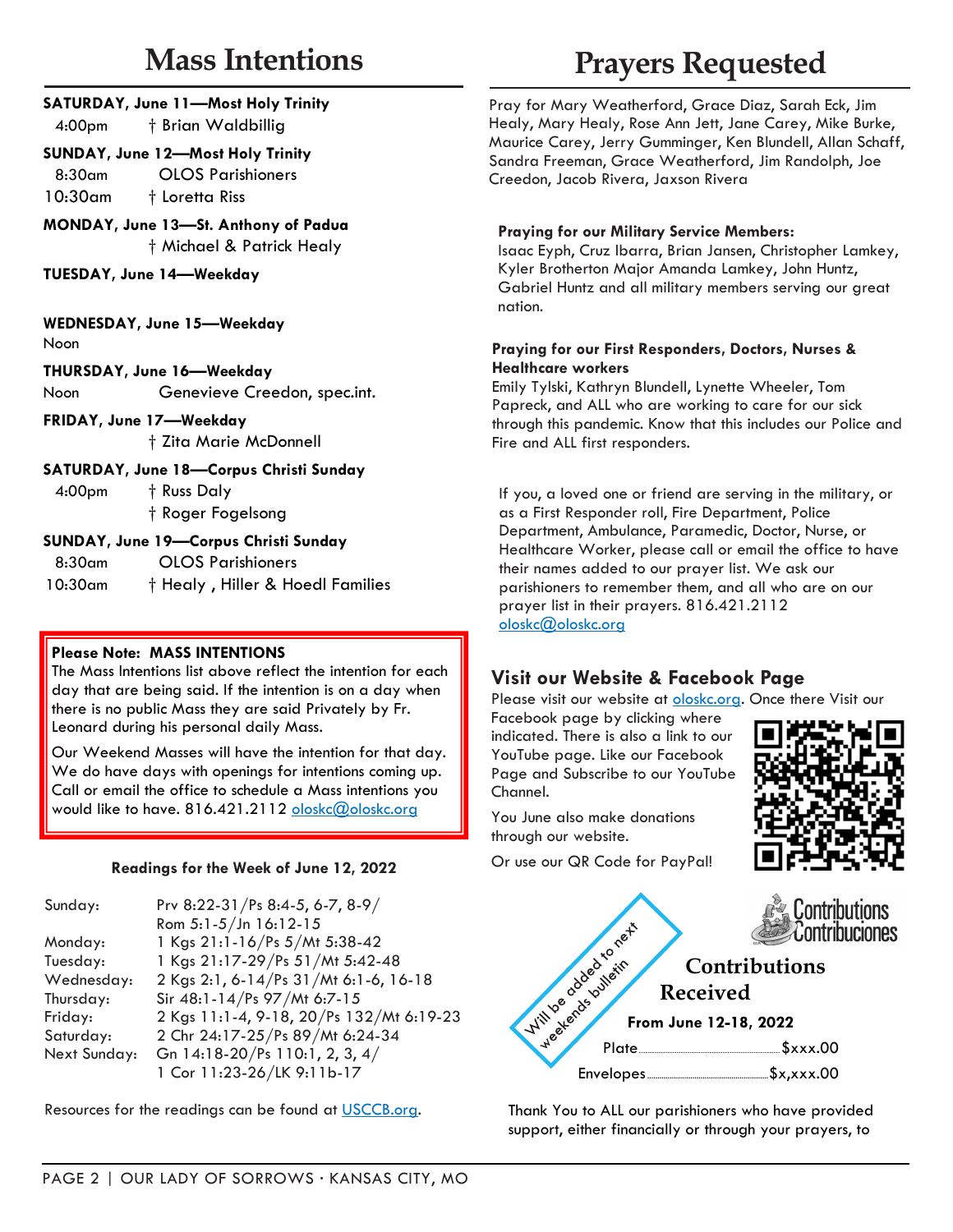*been left with time to ponder what my second act will be, so to speak. I have been given a wonderful opportunity to work at a new company. The position came out of the blue but felt very much lead by God and the Holy Spirit. (To be honest, I have been blessed my whole life with God's everyday miracles and the work of the Holy Spirit in the Divine planning of my life's path. My life has been charmed when I look back and really look.)*

*I will miss so many of you, as well as the beauty and splendor of our wonderful Church that we have the privilege to worship in and make our Spiritual home. I will keep each of you, as well as Our Lady of Sorrows Church in my prayers, as you embark on the next part of your journey, of clustering with St. Monica's Parish.*

*Our Lady of Sorrows will celebrate 100 years of the laying of our cornerstone July 30, 2022. I wonder, was this a stone which the builder could have rejected, but that our Lord chose for our church's cornerstone? We will celebrate 100 years of having Masses here September 16, 2023. I hope to return to a big celebration next September and share in the festivities with all of you. We have a great legacy here!*

*I leave you with a prayer. This prayer was brought to us through my father's brother. We aren't sure if he wrote it or if the author is just unknown. I believe God has had a hand in every step of my journey thorough life and will continue to guide me until He chooses to call me home.*

*I will be praying this for each of you and hope you will pray with and for me too.*

*Oh, Lord, we place this entire situation into Your hands, We know You have a perfect plan for us.*

*We thank You for it, and know You will meet our every need. ~Amen.*

*I will hold each of you in my heart.*

*Blessings,*

*Stephanie Franke-Ibarra Director of Operation*

### **Catholic Communication Campaign**

Next weekend, June 18 & 19, our special collection supports the Catholic Communication Campaign. This campaign engages and builds Catholic communities in the United States and developing countries using the internet, television, radio, and print media. Half of the money collected remains here in the Diocese of Kansas City-St. Joseph to fund local communications efforts. Your support helps spread the Gospel message! To learn more, visit, [www.usccb.org/ccc.](http://www.usccb.org/ccc)

*"God created every human being in His image and likeness with a destination in mind, and that destination is Him."*

### **Fr. Mike Schmitz**

*How to Make Great Decisions ~ Dynamic Catholic*

### **Mass Intentions for 2022**

Our book for Mass Intentions for 2022 is open. If you would like to have a Mass said for a loved one, living or deceased, we are ready to help you with this.

Call or email the office to request Masses to be said. We will need the name for the intention, if they are living or deceased, if you have a specific day you would like the Mass said on (We will attempt to accommodate your requestion). Email [oloskc](mailto:oloskc@oloskc.org?subject=Mass%20Intentions)[@oloskc.org](mailto:stephanief@oloskc.org?subject=Mass%20Intentions) or call 816-421-2112

### **Confessions**

Confessions are being heard on Wednesdays and Thursdays at 11:40am and on Saturdays at 3:30pm.

To make arrangements outside these times, please email Fr. Leonard directly by emailing him at [frleonard@oloskc.org.](mailto:frleonard@oloskc.org?subject=Confession)

If you are unable to email Fr. Leonard, you June call the office and leave a name and number for Fr. Leonard to return the call. 816.421.2112

### **Office of Child & Youth Protection—Sexual Abuse**

The Diocese of Kansas City-St. Joseph is committed to combating sexual abuse in the Church. If you are a victim of sexual abuse, or if you *observe or suspect* sexual abuse:

- 1. Call the Missouri Child Abuse Hotline at 1.800.392.3738 (if the victim is currently under the age of 18), and
- 2. Contact your local law enforcement agency or call 911, and
- 3. After reporting to these civil and law enforcement authorities, report suspected *sexual abuse of a minor or vulnerable adult* to the Diocesan Ombudsman, Joe Crayon, at 816.812.2500,or

[crayon@ombudsmankcsj.org,](mailto:crayon@ombudsmankcsj.org?subject=Report%20Abuse) if the abuse involves a priest, deacon, employee or volunteer of the Diocese of Kansas City-St. Joseph.

**The Diocese has a sincere commitment to providing care and healing resources to victims of sexual abuse and their families. Please contact Whitney True-Francis, Victim Advocate Coordinator, at 816.392.0011 or [true.](mailto:true.francis@diocesekcsj.org?subject=Victim%20Assistance%20Coordinator)francis[@diocesekcsj.org](mailto:victimadvocate@diocesekcsj.org?subject=Victim%20Resources) for more information.**